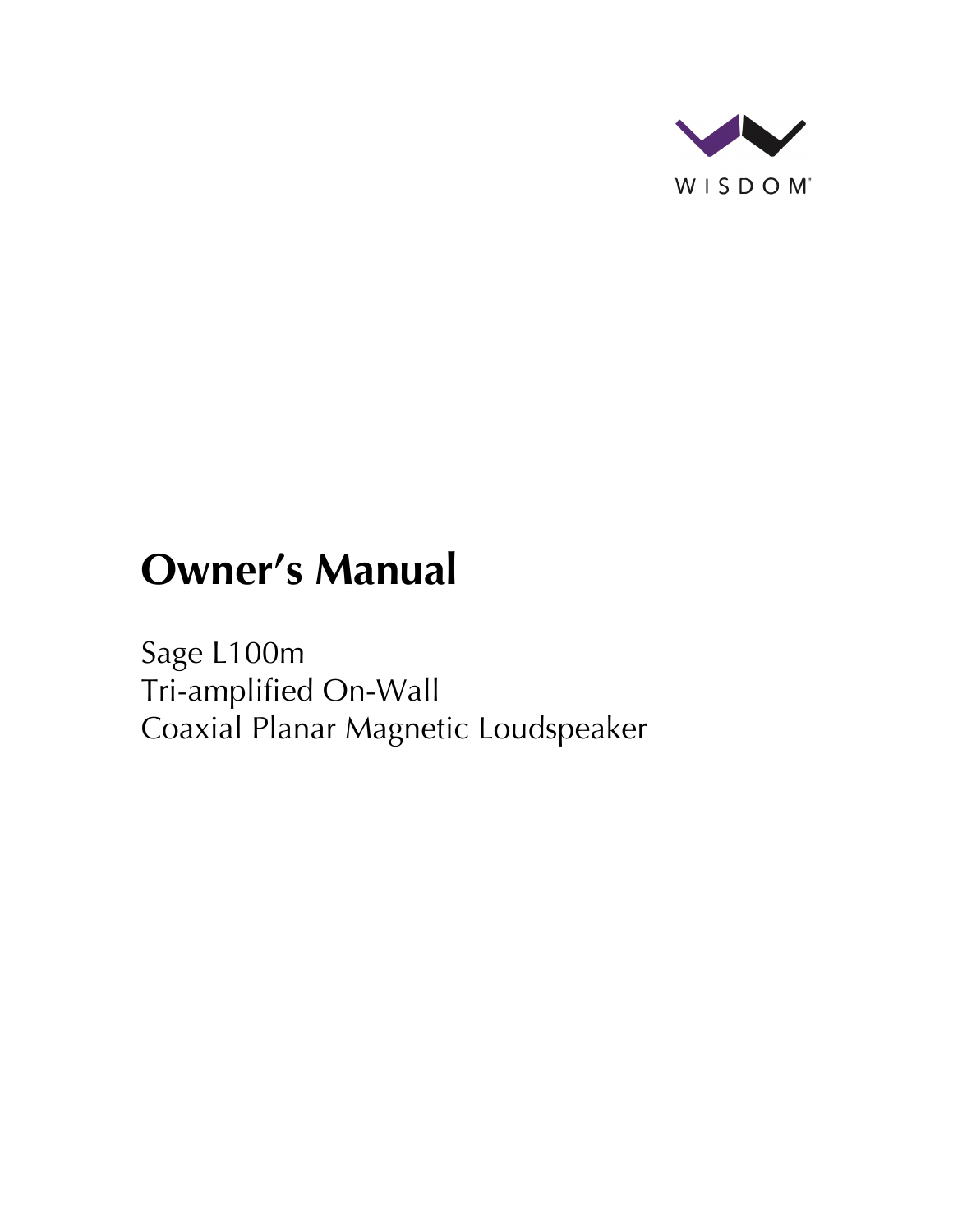#### **Table of Contents**

**Introduction | 3**

**Overview | 3**

**Unpacking and Installing the Sage L100mm | 7**

**Making the L100m Connections | 7**

**Care & Maintenance | 9**

**North American Warranty | 10**

**Obtaining Service | 12**

**Specifications | 13**

**Dimensions | 14**

#### **DOCUMENT CONVENTIONS**

This document contains general safety, installation, and operation instructions for the Wisdom Audio Sage L100m Loudspeaker. It is important to read this document before attempting to use this product. Pay particular attention to:

**WARNING: Calls attention to a procedure, practice, condition or the like that, if not correctly performed or adhered to, could result in injury or death.** 

**CAUTION: Calls attention to a procedure, practice, condition or the like that, if not correctly performed or adhered to, could result in damage to or destruction of part of or the entire product.** 

*Note: Calls attention to information that aids in the installation or operation of the product.*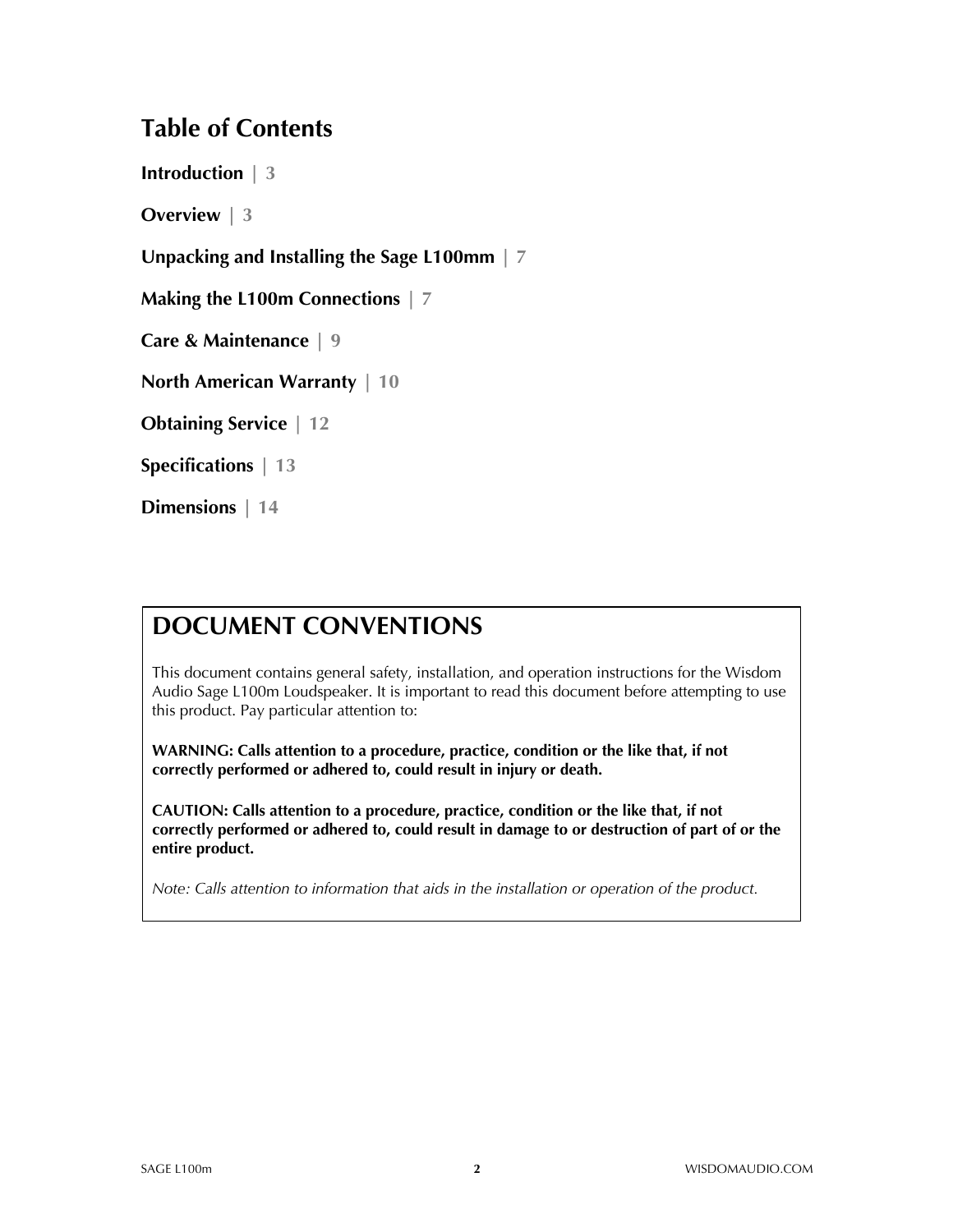### **Introduction**

Congratulations on purchasing your Wisdom Audio system. It incorporates many design features engineered to give you decades of pleasure and performance. Many of these design choices are uncommon among loudspeaker manufacturers and bear some explanation. See the following section entitled "Overview" for more information.

Our unique driver designs and our emphasis on achieving real-world performance account for the "system" approach taken. These are not speakers that are simply connected to speaker wires and promptly forgotten. We recognize that setting up a Wisdom Audio system can be a bit more involved than connecting a common set of loudspeakers, which is why we recommend that our systems be engineered and calibrated by Factory Personnel

Your **Sage L100m series** loudspeaker is specifically designed to avoid the compromises inherent in conventional speaker designs. There are no passive crossover components inside the speaker. Instead, there are direct connections from the amplifiers to their respective High-Pass and Low-Pass drivers and an external active crossover is used, such as the ones inside of our Wisdom SA-DSP (Digital Signal Processing) Amplifiers. It is truly a "system" design, and not merely a collection of loudspeaker drivers in a box. Please contact us to learn which products/amplifiers/ surround processors outside of our DSP Amplifiers will work with our speakers and subwoofers. **Info@wisdomaudio.com** 

## **Overview**

Your **Sage L100m** loudspeakers take advantage of several critical technologies to deliver a level of performance that has never been available in a loudspeaker that intruded so modestly on your living space. In fact, this level of performance has rarely been attained, regardless of the space and budget at one's disposal.

Since several of these technologies cannot readily be found elsewhere, we will take the time to describe them in more detail than would be necessary for more conventional designs.

Our planar magnetic drivers use an advanced, thin film membrane to move the air. This film can respond instantly to the smallest detail in the signal. It has vastly less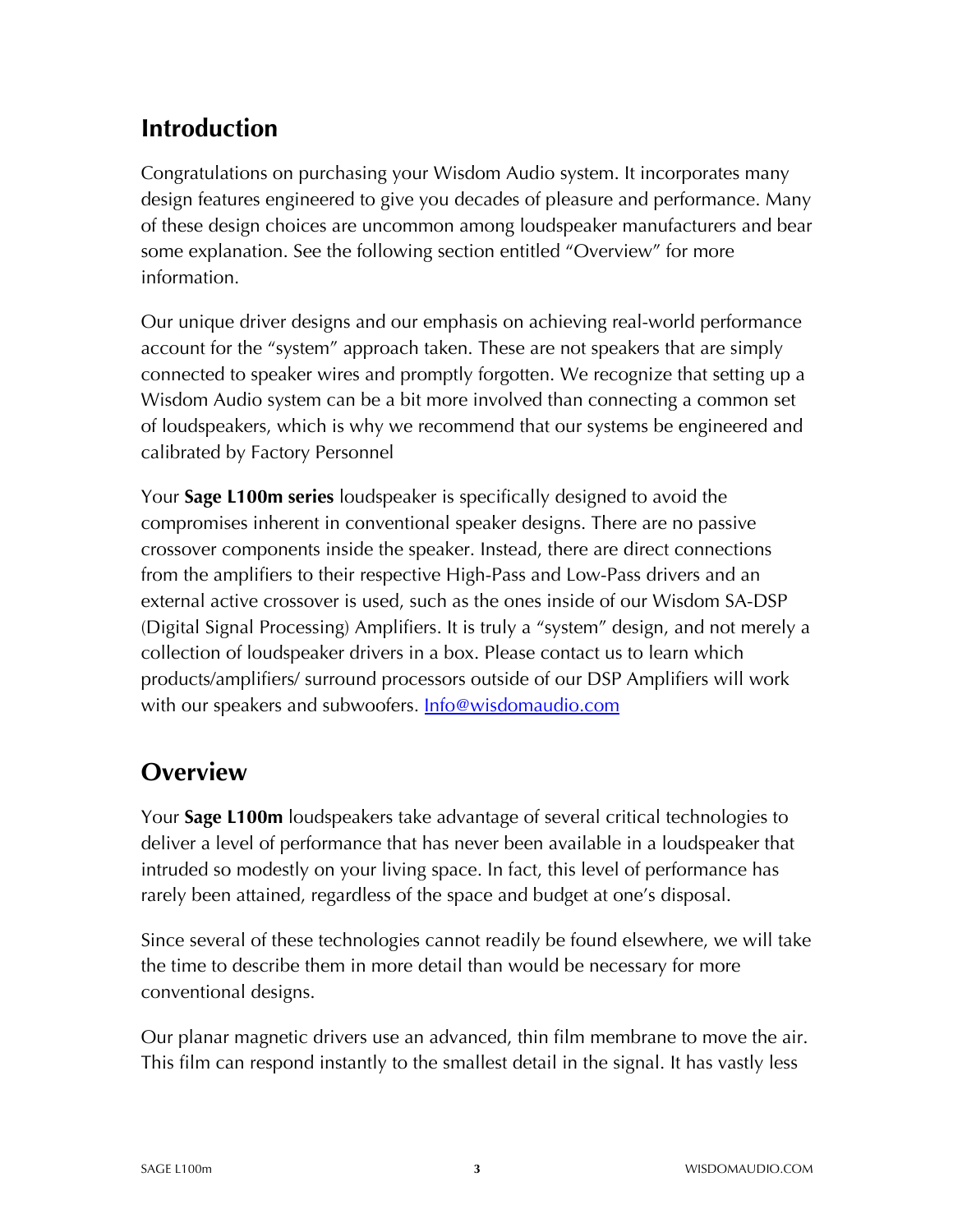inertia than traditional "cone & dome" drivers, so the signal is never blurred in any way.

One of the most remarkable things about the sound of well-designed planar magnetic speakers is their lack of thermal or dynamic compression. There are several reasons for this:

- The lightweight diaphragm responds quickly to even the smallest signals yet is robust enough to handle a great deal of power.
- The voice coil is laid out at and is exposed to the air on both sides; the large resulting surface area dissipates heat extremely quickly and efficiently.
- Since heat does not build up in the voice coil (as it does in conventional dynamic drivers), the load seen by the amplifier does not change at high power levels.

When you become accustomed to the sound of your new **Sage L100m** speakers, conventional speakers sound a bit bland and lifeless. You may also discover yourself hearing details at even modest levels on the **Sage L100m** that were previously inaudible even at loud volumes on more conventional speakers.

The "voice coil" in the planar magnetic driver is spread out over a large, at area that is exposed to the open air. As such, when a huge transient comes along, any heat that is generated is immediately dissipated. This compares quite favor- ably to other designs in which the voice coil is buried inside a massive piece of metal, where the heat has effectively no place to go.

The excellent heat dissipation of these drivers makes them remarkably reliable. Planar magnetic speakers can handle a great deal of power without undue stress or audible strain. In fact, for a given size, they can handle *many times* the power of a traditional dynamic driver.

Because the conductor of a planar magnetic driver is essentially a long, thin wire, it presents a purely resistive load to the amplifier. This is comparable to the simple test loads that amplifier companies use when measuring their amplifiers to show how terrific they are. As such, you can be assured that your amplifiers will sound and work their best.

Authoritative, deep bass requires that you move a lot of air. We have chosen to use dynamic woofers for the bass because they can provide excellent performance at lower frequencies.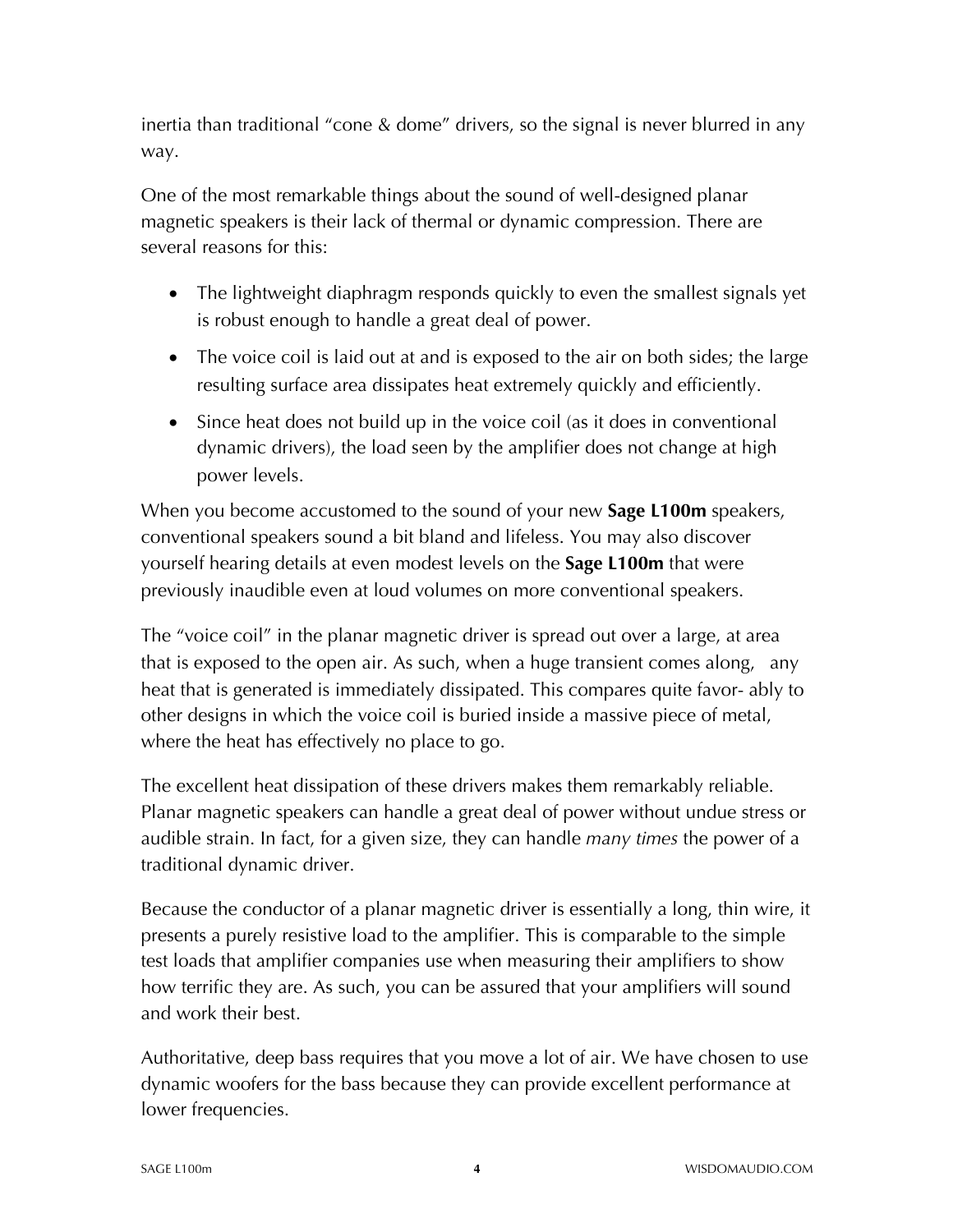To get comparable bass performance from a planar magnetic design, you would need to have a huge speaker that would be impractical in most domestic living spaces. It simply makes more sense to use the best transducer technology in each area of the reproduced spectrum. One of Wisdom Audio's strengths is in seamlessly blending these technologies – particularly important given the high standards set by our planar magnetic drivers.

Of course, the dynamic woofers themselves must be rather extraordinary to "keep up" with the planar magnetic drivers right up to the crossover frequency.

Our woofers are different because they must be to do their job. Specifically, we need highly dynamic, uncompressed bass (to keep up with the planar magnetic drivers) that does not depend on a critical amount of enclosure volume (since these speakers are mounted in your wall and use the space inside the wall as their "enclosure"). These two design goals require rather extraordinary attention to myriad details.

Many speakers include a mid-bass "bump" in their response to give the illusion of going deeper in the bass than they actually do. Unfortunately, this "bump" makes blending them seamlessly with a high-quality subwoofer almost impossible.

All **Sage Series** speakers have been designed to optimally crossover at 80 Hz, which is the most-common crossover frequency used with subwoofers.

#### **Line Source Speakers**

Almost all loudspeakers radiate sound into the room as imperfect "point sources". This means that most of the energy they put into the room expands as an everenlarging sphere, as though emerging from a single point in space. This results in a multitude of reflections from the ceiling and floor that can degrade sound quality.

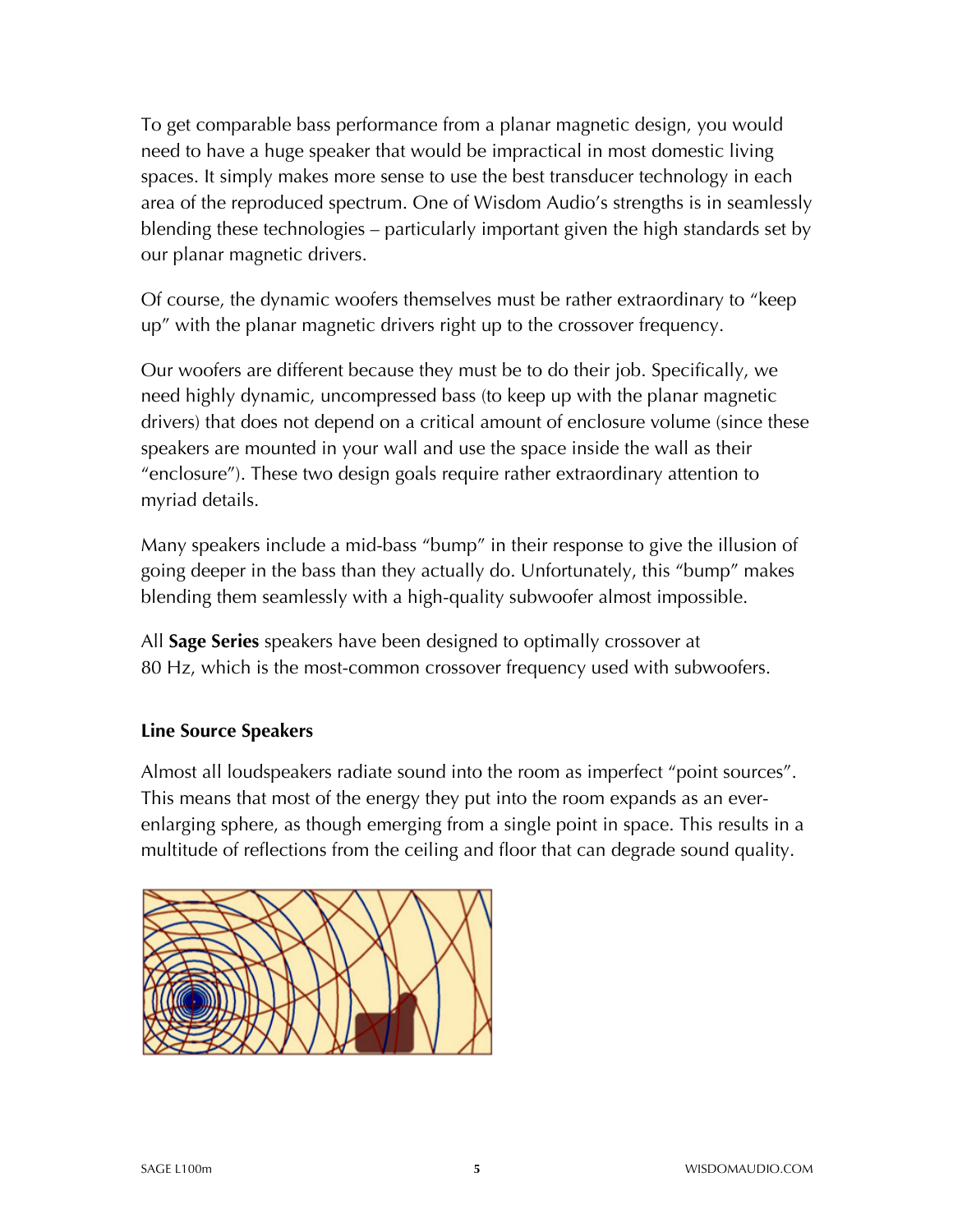By contrast, the **Wisdom Sage Series L100m** speakers radiate sound as a "line source". The sound moves into the room as an expanding cylinder, rather than as an expanding sphere – as though from a vertical line suspended in space.



Line source speakers provide two significant advantages:

- Ceiling and floor reflections are minimized, resulting in greatly reduced interference, letting you hear more of the speaker and less of the room.
- The sound pressure level (SPL) throughout the room is much more evenly distributed, making it much easier to set the "right" volume, no matter where the audience is seated.

To achieve this highly desirable line source behavior, it is essential to have a tall and slim driver. (Simply stacking multiple "cone & dome" high frequency drivers does not create a proper line source. Instead, it creates a *series* of point sources, which end up interfering with each other). With Wisdom Audio's planar magnetic technology, it becomes possible to have drivers that are *extremely* tall and slim.

Because of this shape, the sound (even at high frequencies) is distributed uniformly across the width of the room from a driver that "looks" only less than an inch wide acoustically. However, the sound is launched in a much more directional way vertically. By minimizing early reflections from the ceiling and the floor, the clarity of the system is greatly enhanced. This is heard in both tremendous musical detail and in much-improved dialog intelligibility.

For more detailed information on planar magnetic drivers and the difference between point source and line source speakers please visit wisdomaudio.com.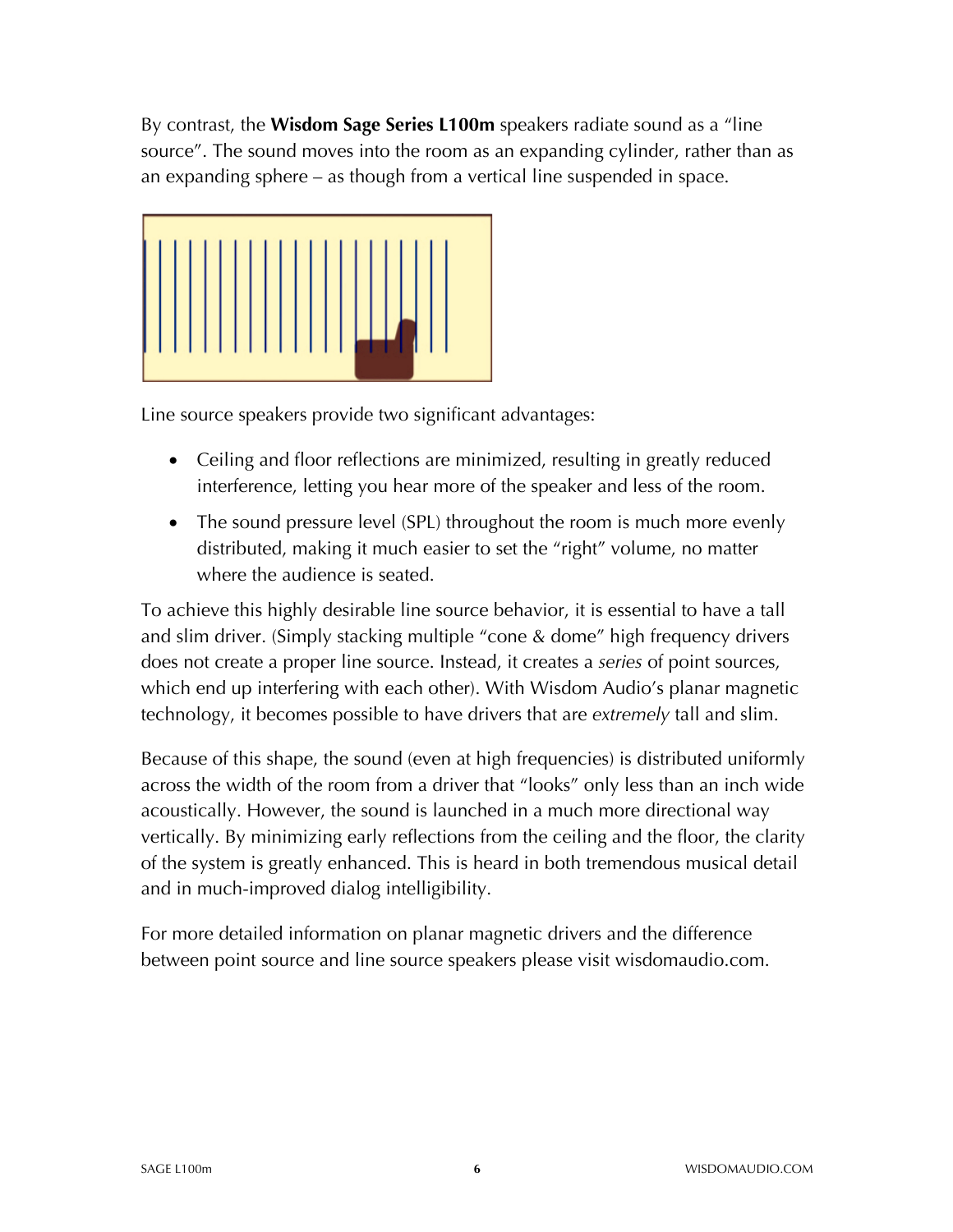## **Unpacking and Installing the L100m**

The **Wisdom Audio Sage L100m** on-wall speaker is a substantial piece of equipment. Please exercise caution when unpacking your L100m to ensure that you do not strain yourself from its (perhaps unexpected) weight.

**CAUTION:** Do not attempt to lift your L100m while bending or twisting from the waist. Use your legs for lifting, not your back. Always stand as straight as possible and keep the L100m close to your body to reduce strain on your back.

The speaker is shipped in a "telescoping" box (two five-sided boxes, one of which fits snugly inside the other). Gently roll the box over so that its bottom is facing up. Then carefully cut the tape along the bottom of the box on all four sides. Roll the box over again so the bottom is on the floor and lift off the top. With one person at each end, carefully lift the speaker out of the box and lay it on a soft surface (carpet or similar).

We do not recommend removing the grille on your new loudspeakers. The grille is an integral part of the design; moreover, the planar magnetic film should never be touched, as it is tensioned precisely at the factory. The grille plays an important protective role as well as an aesthetic one.

**After unpacking your L100m, keep all packing materials for future transport.** If you need to ship your speaker, only the original, purpose-designed shipping carton is acceptable. Any other method of shipping this product runs a significant risk of damage to the speaker – damage that would not be covered by the warranty. (If you lose your packaging and need to ship your speakers, replacement packaging can be purchased from Wisdom Audio.)

## **Proper Planar Placement**

When using the L100m for front L&R and or Rear Surrounds the planar drivers should always be placed on the inside as shown below in a front screen wall LCR example. The middle between the two columns is the acoustical center

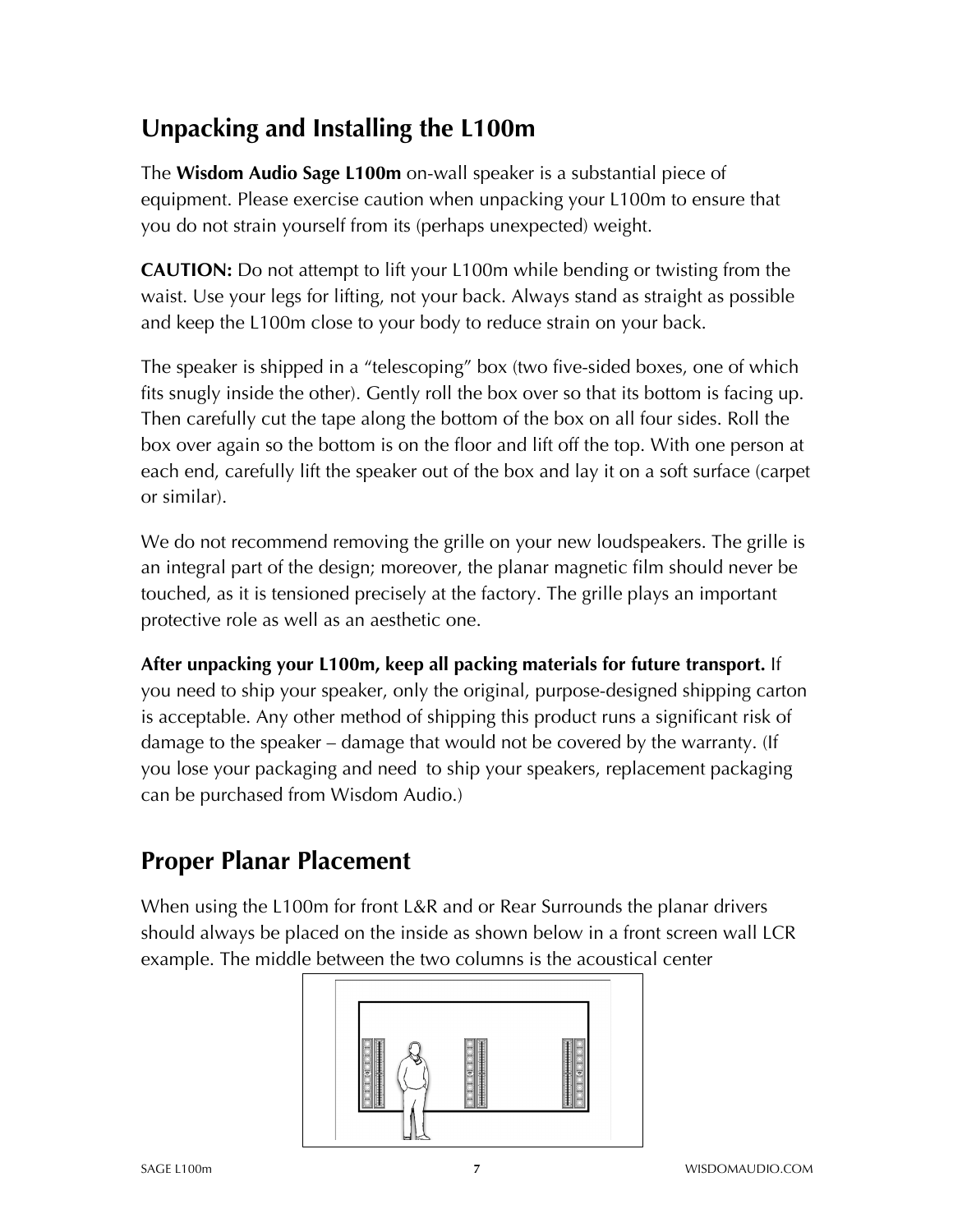## **Mounting the L100m on the Wall**

The mounting bracket that mounts to the wall is shipped attached to the back of the loudspeaker. It is removed by pulling "down" on it relative to the end of the speaker that will be "up" when installed on the wall. (Note that for horizontal center channel speakers, this means the bracket is pulled *across* the narrow dimension of the speaker.) *It is recommended to place a screw into every open mounting hole so to avoid the bracket possibility resonating once the speaker is mounted to the wall.* 

Please note that this guide assumes the wall surface is flat. If not, shims must be applied to the rear of the mounting bracket so that the mounting bracket is uniformly secured to the wall and flat (not distorted). The mounting steps are as follows:

- **1.** Locate the area with the two sets of high- and low-pass speaker cables coming out of the wall.
- **2.** The inside face of the bracket assembly has arrows stamped into it indicating which direction must be "up" when it is mounted on the wall. Align the center screw hole in the mounting bracket next to the speaker cables and attach somewhat loosely using a dry-wall screw (or similar), so you can adjust the bracket for plumb.
- **3.** Using a bubble level to ensure that the mounting bracket is plumb, mark screw holes for EZ-Toggle screws in end clips, using the bracket itself as your template. You can use any opposing (diagonal) set of holes for mounting of the two EZ-Toggle screws in each end clip.
- **4.** Rotate the bracket out of the way and install two of the supplied EZ-Toggle screws in each mounting bracket end clip as follows:
	- a. Using a #2 Phillips bit in your cordless drill, spin the E-Z Toggle Anchor into the drywall until the head of the anchor is seated flush and the arrows on the head of the anchor point up and down. Repeat this process for each anchor location.
	- b. To "set" the clamp behind the drywall, place the mounting screw into the anchor and push or tap firmly until approximately 1" (2.5 cm) of screw is protruding (do not rotate). Then remove the screw. Repeat for each anchor location.
	- c. Rotate the mounting bracket back over the E-Z Toggles, insert the screw and continue to turn until fastened tightly. The screw stops when the

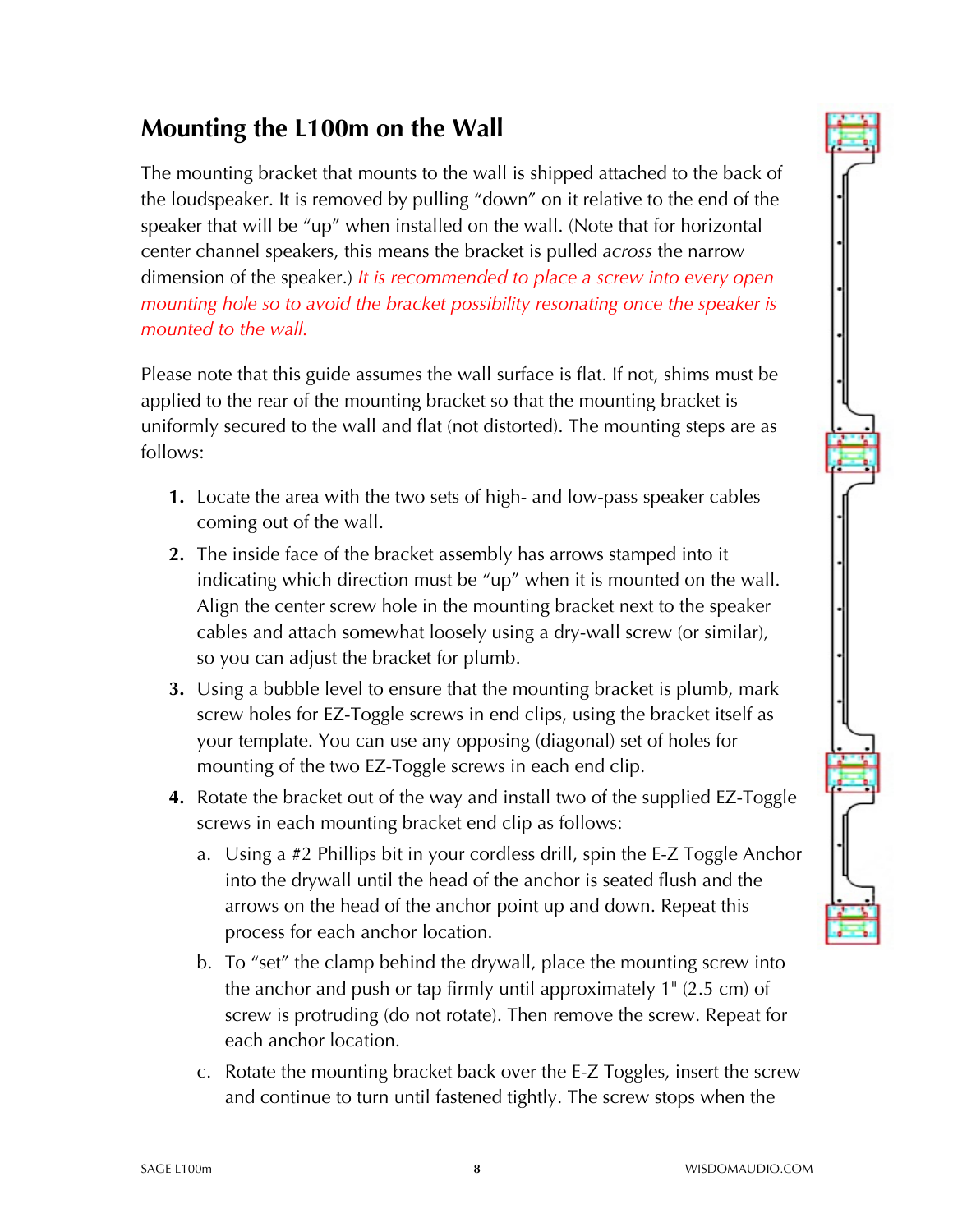toggle bar secures itself against the opposite side of the drywall (*inside*  the wall). Repeat for each anchor location.

- **5.** Install screws suitable for the specific wall material (e.g., sheetrock, brick, concrete, etc.) in all the remaining holes in the mounting bracket to ensure secure attachment to wall and avoid any resonance from mounting bracket. Snug down the center screw as well.
- **6.** Using assistance, while holding the speaker away from the wall, connect both high- and low-pass speaker cables to the rear mounted connectors. Pay close attention to connect the correct wires (high- and low-pass) to their respective speaker connectors while attending to proper polarity.
- **7.** Fix the speaker into the mounting bracket end clips and press down until you hear the speaker lock into the mounting bracket clips. When properly in place, it will snap into position and remain held quite firmly.
- **8.** Install the security set screw in the end cap, snugging down to the mounting clip with the supplied Allen driver. This setscrew prevents the speaker from coming loose by eliminating the vertical movement required to free the speaker from the bracket.

If you need to remove the speaker from the bracket for any reason, first remove the security screw using the supplied Allen wrench. A sharp upward rap with the base of one hand or even a non-marring, dead blow hammer will help jar it loose. (Make sure the speaker itself is being supported by an assistant so it does not come free from the wall unexpectedly.)

**Important!** Do not use the L100m as a shelf! While its mounting system is quite rugged, it is designed to securely support the weight of the speaker itself. Do not place additional objects on it, and do not climb on it.

#### **Making the L100m Connections**

As with any system, you should make changes to the connections only when the power is turned off to avoid any chance of inadvertently causing a problem (such as a short-circuit).

**Note:** The Wisdom Audio L100m is a tri-amplified speaker that requires *three* sets of speaker wire to each location rather than the usual two. One pair of connections is for the planar magnetic module, whereas the woofer module uses two sets of connections, one each for six of the 12 woofers.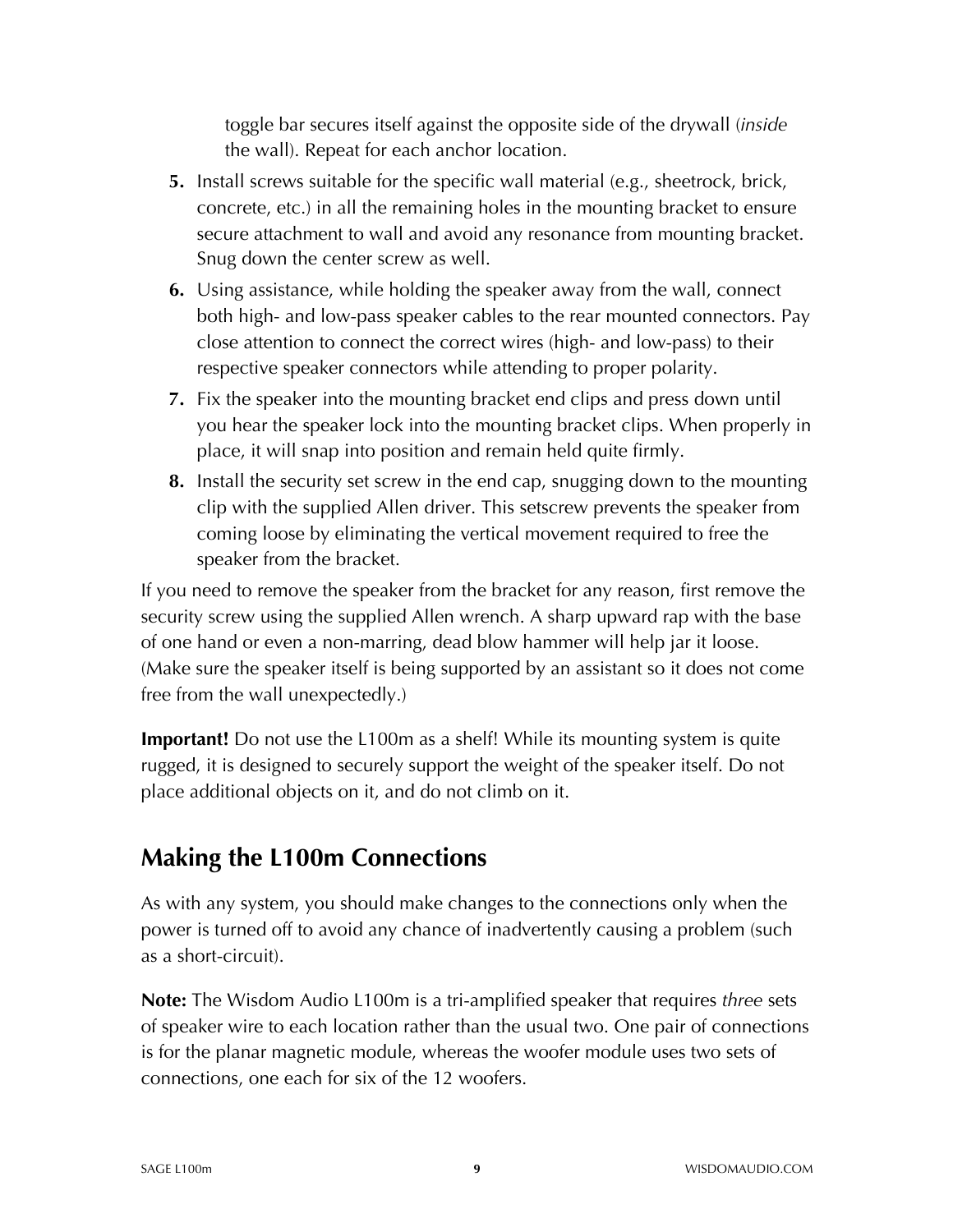We recommend using heavy-gauge speaker wire, the gauge will vary dependent on your speaker run length. Please consult an authorized dealer to determine what gauge would be best for your application.

Connect the outputs of your Wisdom Audio SA-series amplifier to the appropriate woofer sections, taking care to get both the channel assignments and the polarity correct. Connect the positive (+) terminals on the SA Series amplifier to the positive  $(+)$  terminals for the woofer on the loudspeaker; likewise, connect the negative  $(-)$ terminals on the amplifier and the speaker, respectively.

Next, connect the outputs of your chosen amplifier for the midrange/treble to the Sage L100m planar sections in a similar fashion, taking care with all three channel assignments and polarity.

#### **Care & Maintenance**

To remove dust from the front of your L100m, use a feather duster or a lint-free soft cloth.

Never attempt to clean the drivers themselves.

#### **Caution!**

Do not touch the surface of the planar magnetic drivers, under any circumstances. The thin film has been carefully pre-tensioned at the factory; any subsequent contact can only damage it.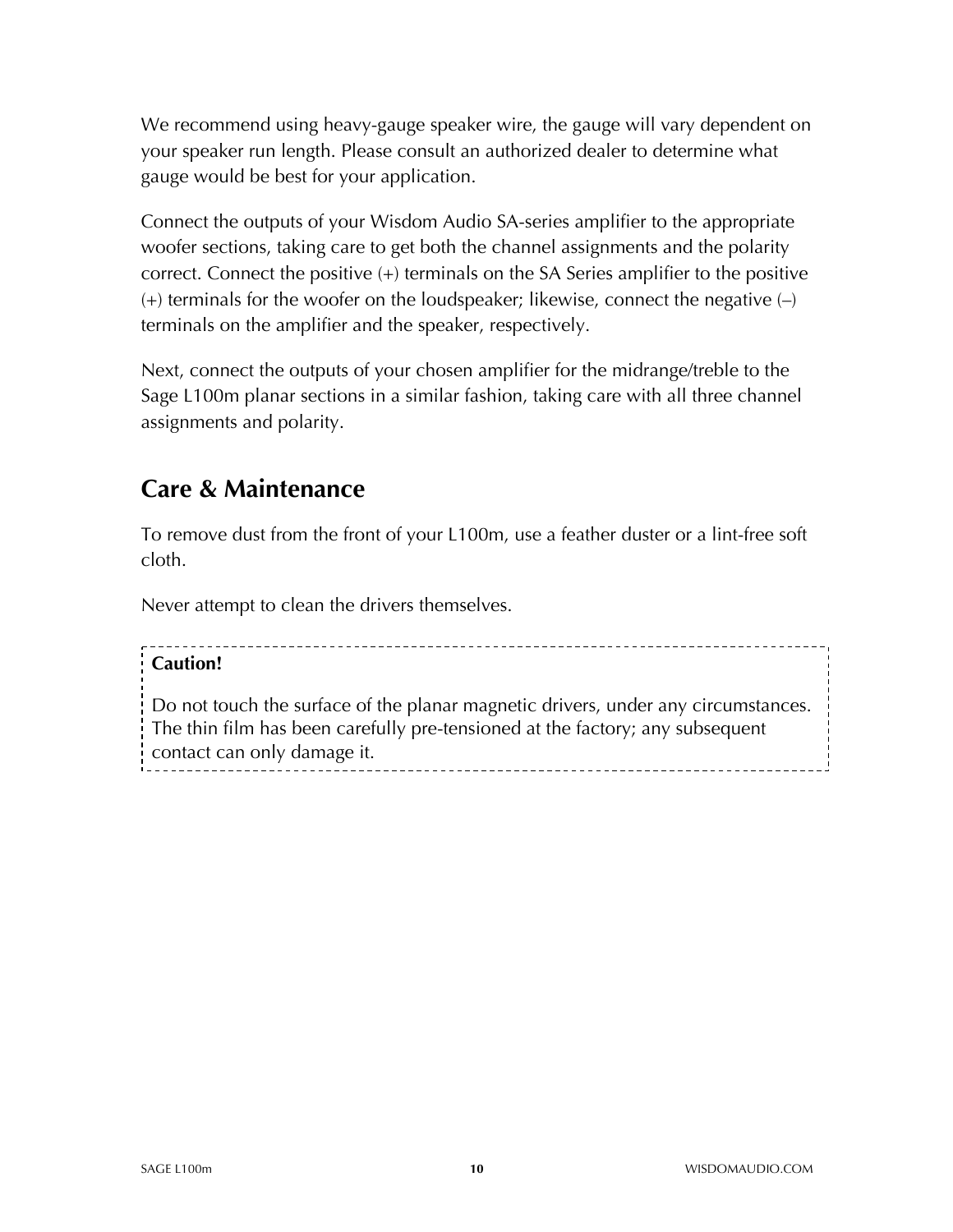#### **North American Warranty**

#### **Standard Warranty**

When purchased from and installed by an authorized Wisdom Audio dealer, Wisdom Audio loudspeakers are warranted to be free from defects in material and workmanship under normal use for a period of 10 years from the original date of purchase.

Furthermore, the transducers ("drivers") in your Wisdom Audio speakers are warranted to be free from defects in material and workmanship under normal use for a period of 10 years from the original date of purchase.

#### **Harsh Conditions Use**

Wisdom Audio loudspeakers are designed for installation and operation in environmentally controlled conditions, such as are found in normal residential environments. When used in harsh conditions such as outdoors or in marine applications, the warranty is three years from the original date of purchase.

During the warranty period, any Wisdom Audio products exhibiting defects in materials and/or workmanship will be repaired or replaced, at our option, without charge for either parts or labor, at our factory. The warranty will not apply to any Wisdom Audio products that has been misused, abused, altered, or installed and calibrated by anyone other than an authorized Wisdom Audio dealer.

Any Wisdom Audio product not performing satisfactorily may be returned to the factory for evaluation. Return authorization must first be obtained by either calling or writing the factory prior to shipping the component. The factory will pay for return shipping charges only if the component is found to be defective as mentioned above. There are other stipulations that may apply to shipping charges.

There is no other express warranty on Wisdom Audio products. Neither this warranty nor any other warranty, express or implied, including any implied warranties of merchantability or fitness, shall extend beyond the warranty period. No responsibility is assumed for any incidental or consequential damages. Some states do not allow limitations on how long an implied warranty lasts and other states do not allow the exclusion or limitation of incidental or consequential damages, so the above limitation or exclusion may not apply to you.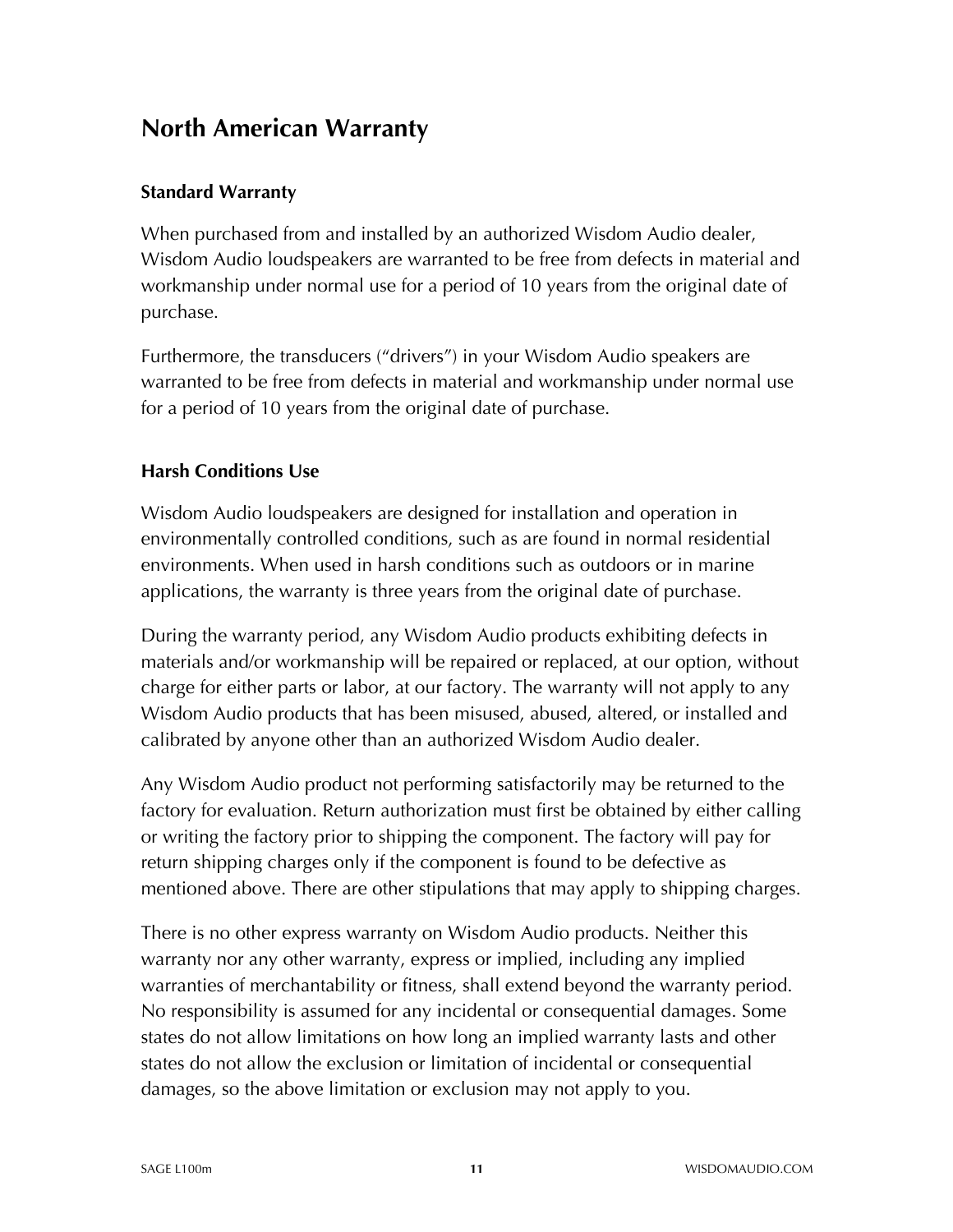This warranty gives you specific legal rights, and you may also have other rights, which vary from state to state. This warranty is applicable in the United States and Canada only. Outside of the U.S. and Canada, please contact your local, authorized Wisdom Audio distributor for warranty and service information.

### **Obtaining Service**

We take great pride in our dealers. Experience, dedication, and integrity make these professionals ideally suited to assist with our customers' service needs.

If your Wisdom Audio loudspeaker must be serviced, please contact your dealer. Your dealer will then decide whether the problem can be remedied locally, or whether to contact Wisdom Audio for further service information or parts, or to obtain a Return Authorization. The Wisdom Audio Service Department works closely with your dealer to solve your service needs expediently.

**IMPORTANT:** Return authorization must be obtained from Wisdom Audio's Service Department BEFORE a unit is shipped for service.

It is extremely important that information about a problem be explicit and complete. A specific, comprehensive description of the problem helps your dealer and the Wisdom Audio Service Department locate and repair the difficulty as quickly as possible.

A copy of the original bill of sale will serve to verify warranty status. Please include it with the unit when it is brought in for warranty service.

**WARNING:** All returned units must be packaged in their original packaging, and the proper return authorization numbers must be marked on the outer carton for identification. Shipping the unit in improper packaging may void the warranty, as Wisdom Audio cannot be responsible for the resulting shipping damage.

Your dealer can order a new set of shipping materials for you if you need to ship your loudspeaker and no longer have the original materials. There will be a charge for this service. We strongly recommend saving all packing materials in case you need to ship your unit someday.

If the packaging to protect the unit is, in our opinion or that of our dealer, inadequate to protect the unit, we reserve the right to repackage it for return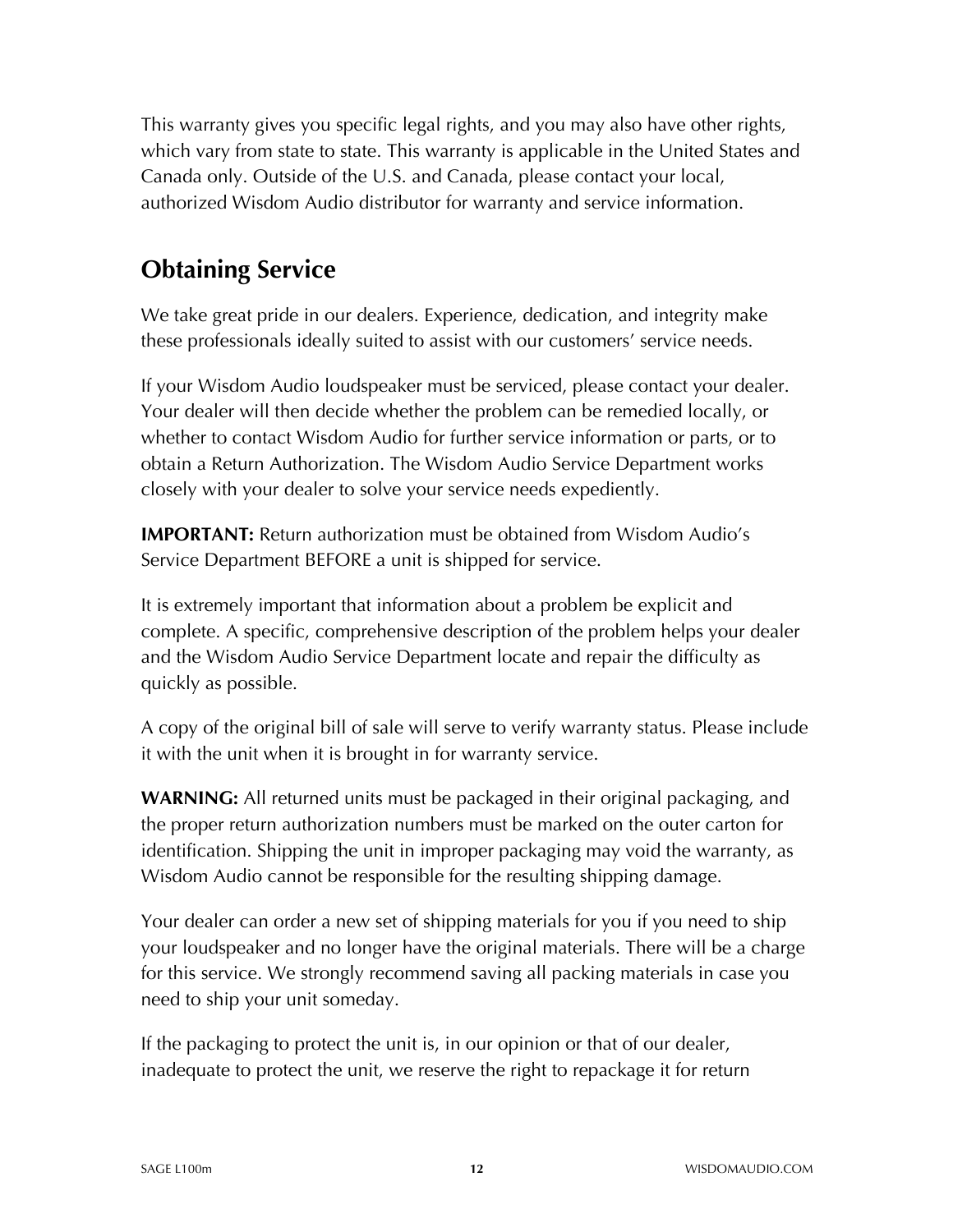shipment at the owner's expense. Neither Wisdom Audio nor your dealer can be responsible for shipping damage due to improper (that is, non-original) packaging.

## **Specifications**

All specifications are subject to change at any time to improve the product.

- **Number of required amplifier channels:** 3
- **Frequency response**: 40Hz 20 kHz ± 2dB relative to the target curve
- **Impedance, planar section**: 4.5Ω
- **Impedance, woofer section**:4Ω
- **Sensitivity, planar section:** 95 dB/2.83V/1m
- **System impedance:** 4.2Ω
- **System sensitivity**: 95 dB
- **Power handling, peak:** >1000w
- **Dimensions:** See appropriate dimensions drawings on next page
- **Shipping weight, each HF Planar:** 32 lbs. (14.5 kg)
- **Shipping weight, each LF Woofer:** 62 lbs. (28 kg)

For more information, see your Wisdom Audio dealer or contact:

#### **Wisdom Audio**

1572 College Parkway, Suite 164 Carson City, NV 89706 wisdomaudio.com information@wisdomaudio.com (775) 887-8850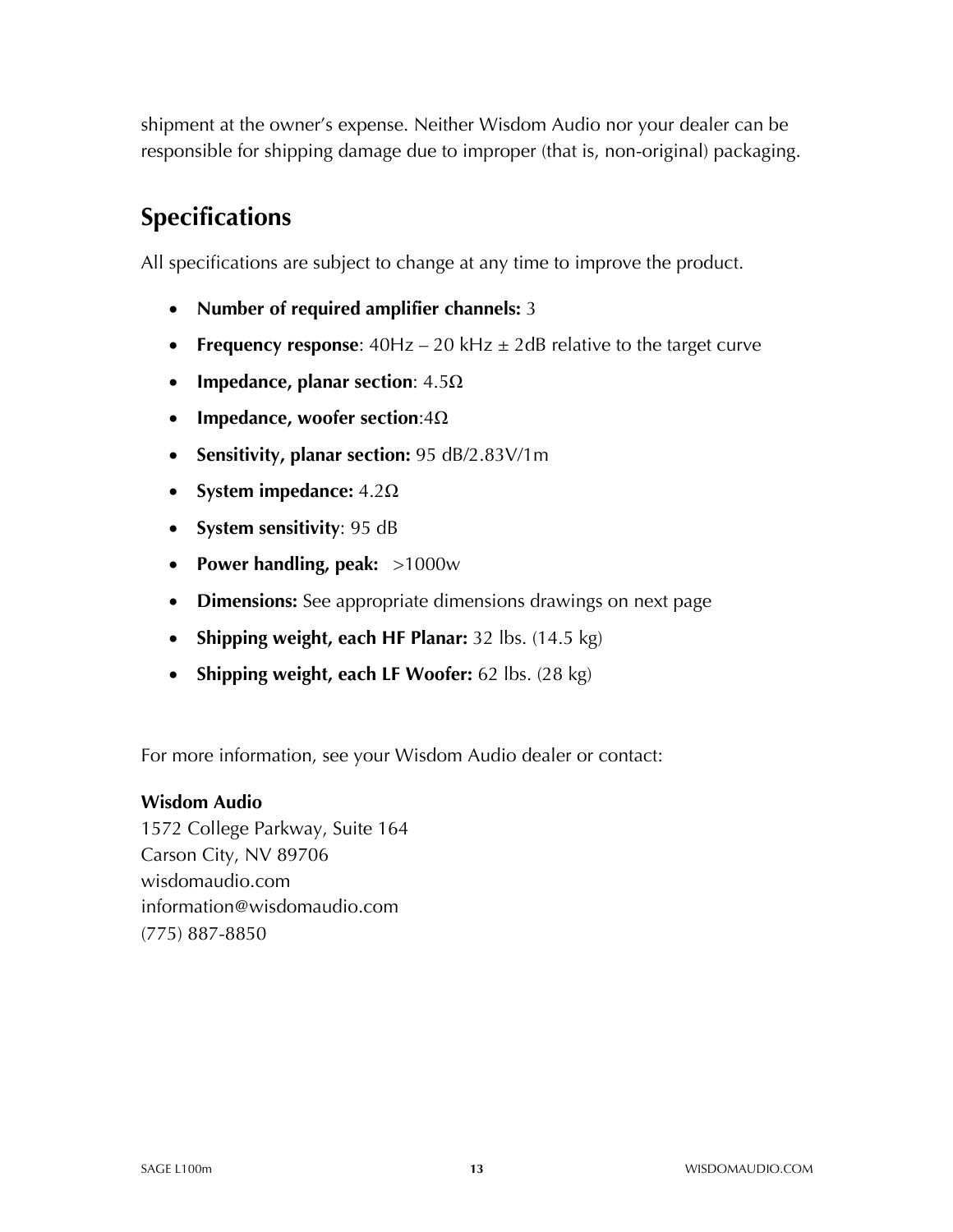#### **L100m Dimensions HF Planar Section**

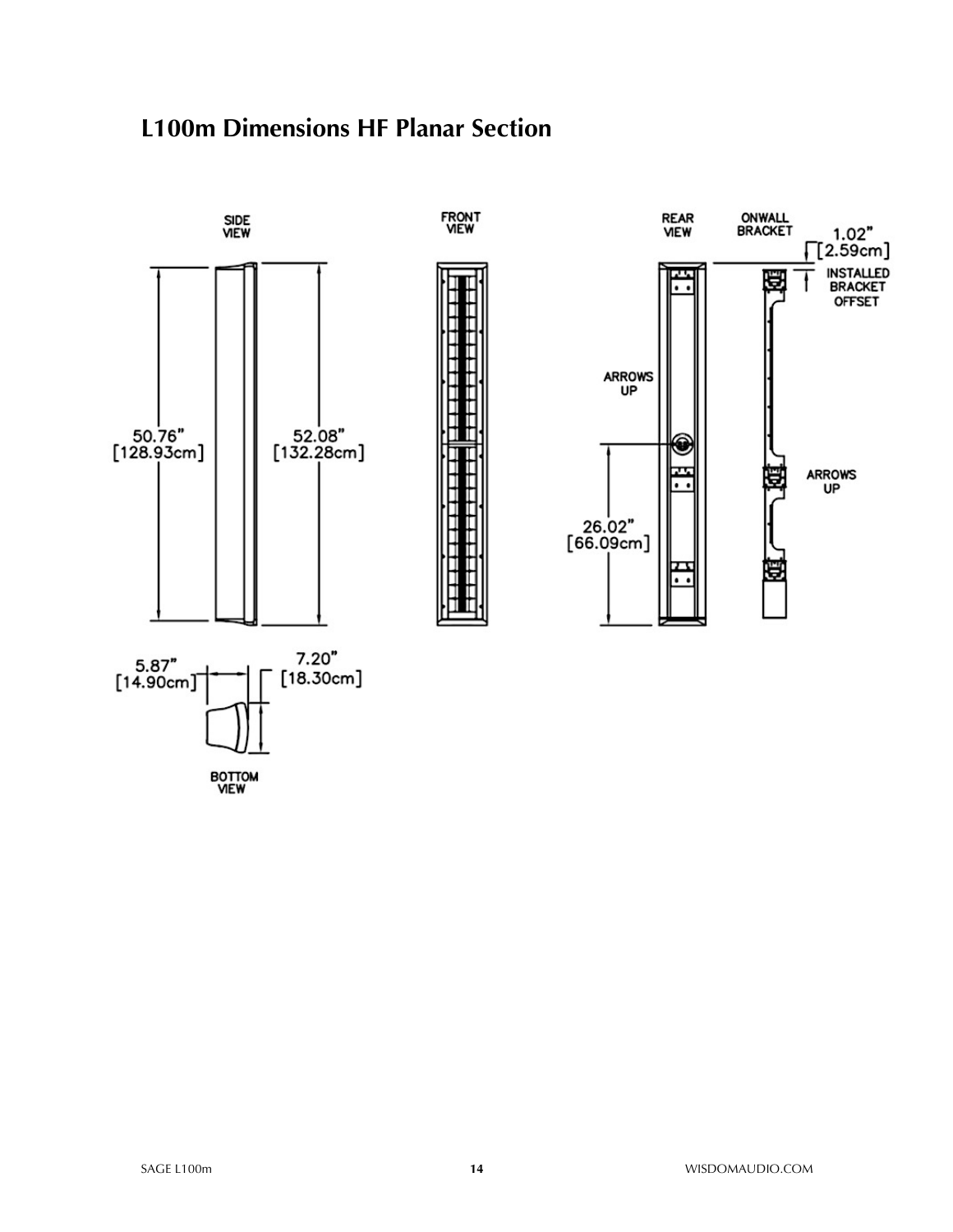#### **L100m Dimensions LF Woofer Section**